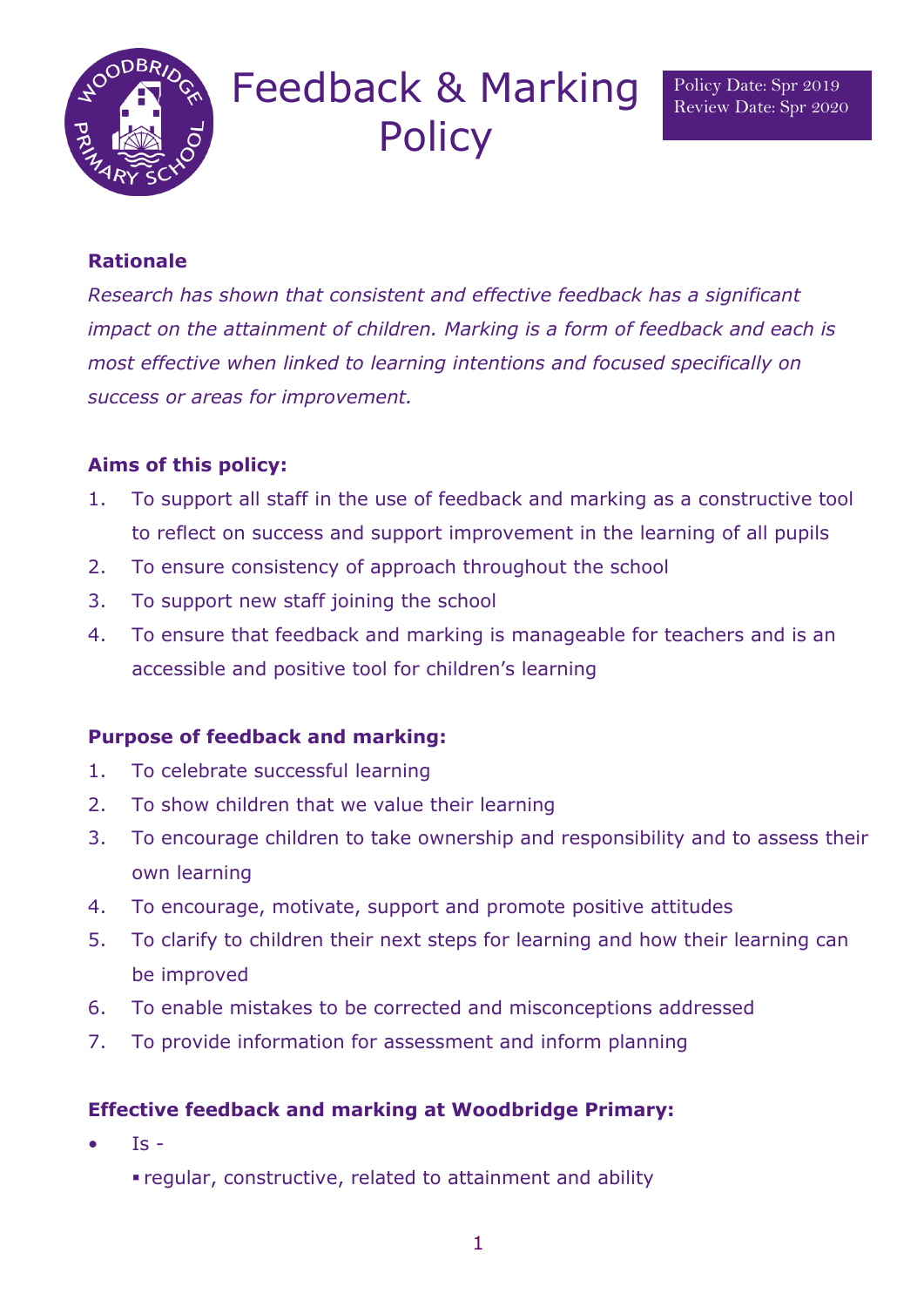- related to specific targets, learning objectives and success criteria
	- **nore than simply phrases such as well-done/good**
- May
	- involve pupils in self-assessment and/ or peer assessment
	- form part of teacher pupil dialogue

## **Expectations of staff**

- Marking and feedback is most effective when it takes place at the earliest opportunity, especially during a lesson, or otherwise as soon as possible, i.e. the next day where feasible.
- Teachers should mark children's learning in a contrasting colour
- Home Learning should be monitored with feedback given where appropriate.
- Teachers will use their professional judgement on the context of the lesson to determine the most appropriate point at which to reveal the Learning Objective/s.

## **Expectations of children**

- Children are expected to complete a self-assessment against the learning objective. This might take the form of a written comment, traffic lights, thumbs up/thumbs down or smiley faces.
- The date should be written neatly on the majority of children's learning.

## **Use of the marking code**

- We believe that a common framework provides consistency of experience for our pupils.
- Teachers should follow the agreed marking code for their year group. Marking codes for each phase can be found on the school's network in Teachers Resources – Feedback and Marking.
- Marking codes are clearly displayed in each classroom and are easily accessible to the children.
- Teachers are provided with a set of stamps which support the marking code.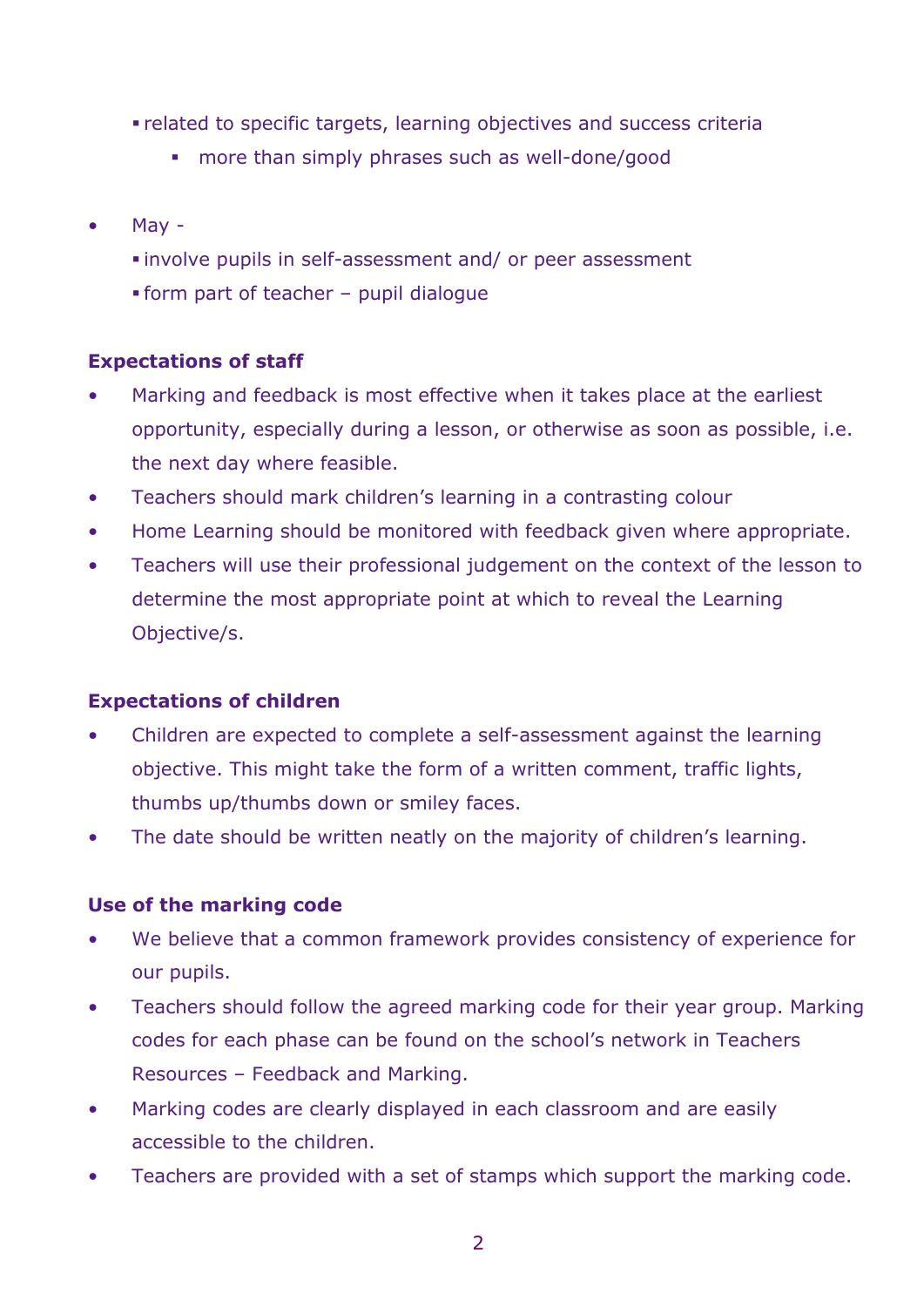# **Big Write**

- Teachers should write at least one positive comment, and then use the edits from the Marking Code for improvements and corrections. Other developmental feedback should be verbal.
- All children should have targets in the back of their writing book which are assessed in every Big Write. When they have achieved the target 3 times it can be highlighted on their sheet.
- Once highlighted to show competence with the target, it becomes a 'must' for every piece of writing.
- Children should have two or three ongoing small-step specific targets. The way to gauge their appropriateness is to ask, 'Are they achievable within 3 weeks?' If not, smaller targets should be given.

#### **Maths**

- Any work which is not completed independently will be annotated using:  $I =$ independent  $T =$  teacher and  $TA =$  teaching assistant or  $P =$  peer to indicate the level of support.
- Next steps may be communicated through written or verbal feedback and will be incorporated into subsequent planning.

## **The Early Years Foundation Stage**

• At this age, marking and feedback is mainly verbal. Our observations, which indicate the level of support received and possible next steps for learning are recorded for children in their individual learning journeys.

#### **Monitoring**

• This is achieved through Book Reviews, Learning Walks and staff moderation.